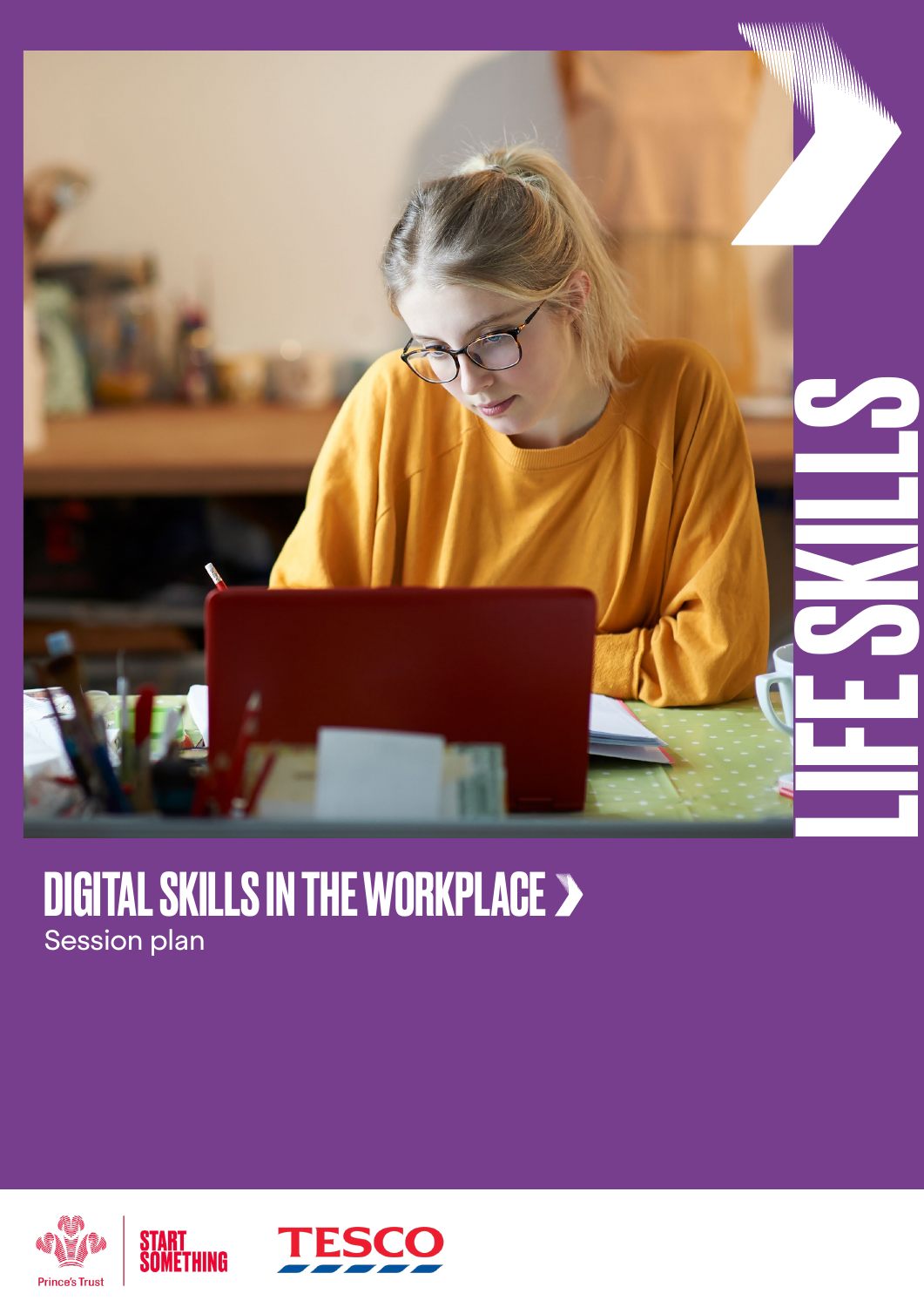### AT A GLANCE >

This session takes a look at what core digital skills are needed for many careers and how these skills can be developed. Learners will explore case studies and consider what digital skills they may need for a career path that interests them. This session has been made in partnership with Tesco.



#### CURRICULUM LINKS

 $\checkmark$  PSHE and citizenship: Work and career; Gatsby benchmark 4



### LLN OPPORTUNITIES

- Read and analyse job adverts
- $\vee$  Write and speak about digital skills and careers



#### **MATFRIALS**

- Digital skills in the workplace PowerPoint presentation
- $\checkmark$  Job adverts resource
- $\checkmark$  Virtual college worksheet (optional)
- $\checkmark$  Profiles resource
- $\checkmark$  My digital self template
- $\checkmark$  Digital confidence worksheet (optional)
- $\checkmark$  Computers with internet access

### LEARNING OUTCOMES >

- $\checkmark$  Identify what digital skills are needed for different workplaces
- $\blacktriangleright$  Understand the importance of digital skills for the workplace
- $\checkmark$  Know how to develop digital skills

### **ACTIVITIES >**

| <b>ACTIVITY</b>           | TIME          | PAGE      |
|---------------------------|---------------|-----------|
| <b>Introduction</b>       | 5-10 minutes  | <u>03</u> |
| Digital skills for work   | 15 minutes    | 04        |
| Developing digital skills | 10 minutes    | 06        |
| A day in the life         | 20-25 minutes | 08        |
| My digital self           | Dependent     | 10        |
| Wrap up                   | 5-10 minutes  | 12        |



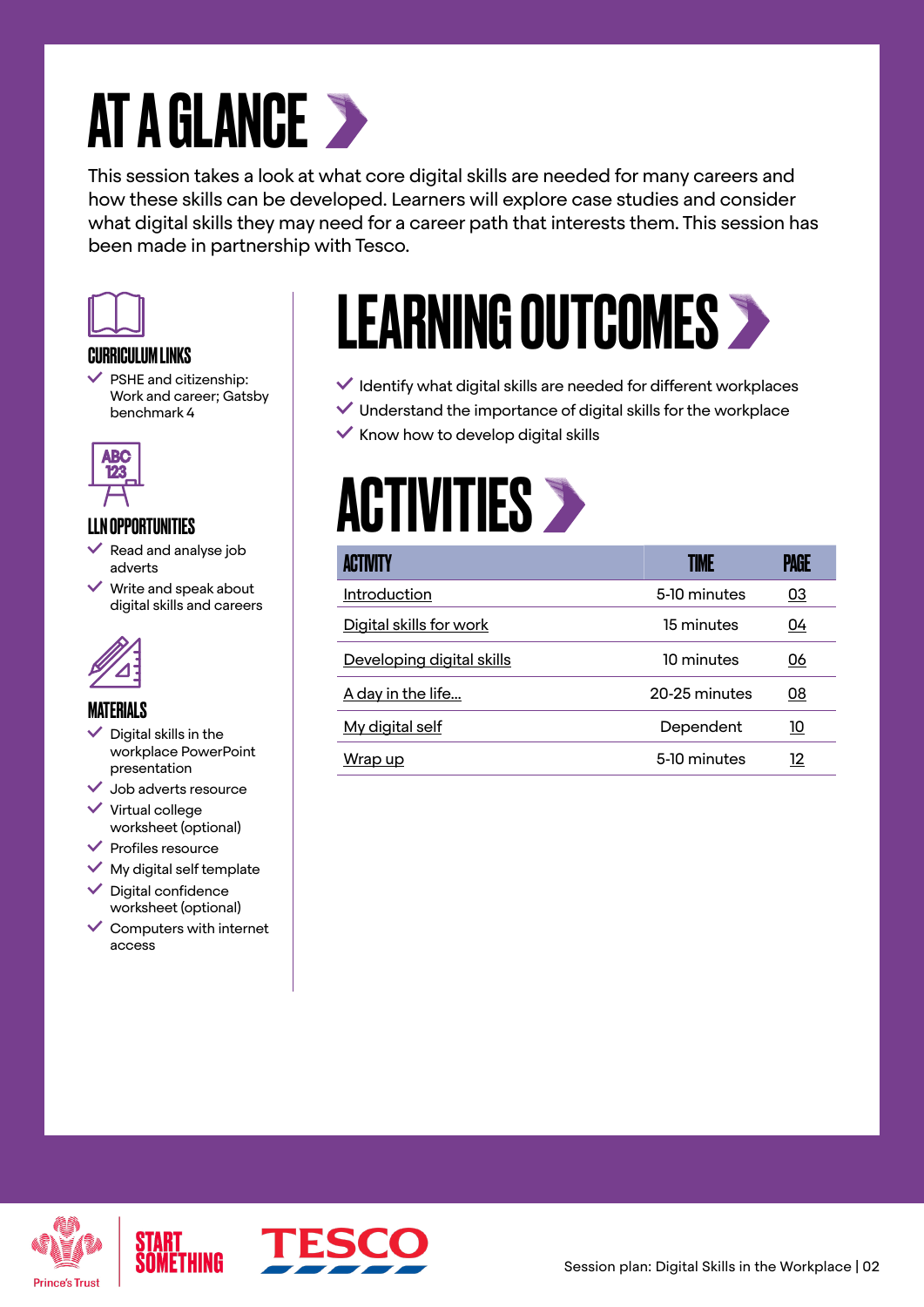# <span id="page-2-0"></span>INTRODUCTION >



### TIME REQUIRED

5-10 minutes





 $\vee$  Digital skills in the workplace PowerPoint presentation

### **ACTIVITY STEPS >**

- 1. Introduce the topic by asking learners what they think of when they hear 'digital skills'?
- 2. Explain that if you have digital skills you have the ability to use digital devices, communication applications and networks to access and manage information. In other words, it means being confident in:
	- Using laptops, mobiles, computers and tablets
	- Communicating by email and other platforms
	- Knowing how to use the internet safely
	- Knowing how to use different software packages to help you handle and store information, e.g. Microsoft Office or Adobe
	- Collaborating online. Remote working is becoming more popular and platforms like Microsoft Teams mean colleagues can co-create and collaborate in real-time online. This means sharing screens in video calls and co-creating and reviewing documents/pieces of work remotely
- 3. Complete the quiz on slide 2 of the supporting presentation as a group or split the learners into pairs.

Answers:

- 1. 27%
- 2. 21%
- 3. 41% this is compared with the national average of 27% (answer 1)

This quiz was based on a 2020 report conducted by Lloyds Bank UK Consumer Digital Index: [https://www.lloydsbank.com/banking](https://www.lloydsbank.com/banking-with-us/whats-happening/consumer-digital-index/essential-digital-skills.html)[with-us/whats-happening/consumer-digital-index/essential](https://www.lloydsbank.com/banking-with-us/whats-happening/consumer-digital-index/essential-digital-skills.html)[digital-skills.html](https://www.lloydsbank.com/banking-with-us/whats-happening/consumer-digital-index/essential-digital-skills.html)

4. Encourage a group discussion based on what they have learnt from the quiz. Are they surprised by any of the facts? Why/why not?





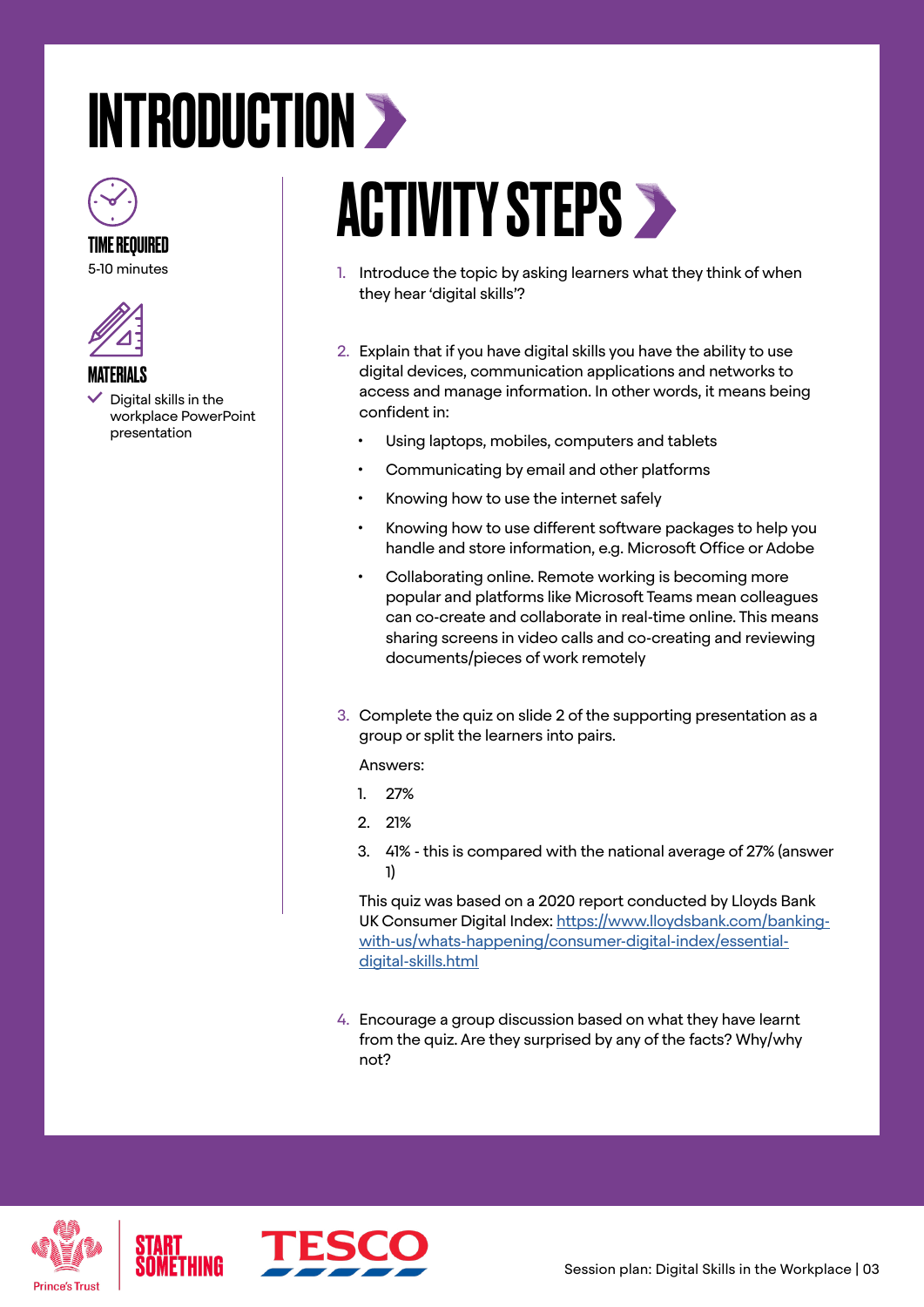# <span id="page-3-0"></span>DIGITAL SKILLS FOR WORK



#### TIME REQUIRED

15 minutes



#### **MATFRIALS**

- Digital skills in the workplace PowerPoint presentation
- $\vee$  Job adverts resource

# **ACTIVITY STEPS >**

1. Give the group a couple of minutes to look at the adverts on the Job adverts resource. They should consider and discuss what these adverts have in common.

There are a few skills that appear in all adverts but focus on digital skils: They all ask for a level of digital skills and knowledge. 'Digital' is changing the world of work and the way we work, and this brings both challenges and benefits to organisations and to young people looking for jobs.

2. Show the learners the facts on slide 3 of the supporting presentation that highlight further why having digital skills is important to get a job and have a stable and well-paid career. Do they find any particularly interesting or surprising?

These statistics are taken from a report made in partnership with the Department for Digital, Culture, Media & Sport: [https://assets.](https://assets.publishing.service.gov.uk/government/uploads/system/uploads/attachment_data/file/807830/No_Longer_Optional_Employer_Demand_for_Digital_Skills.pdf) [publishing.service.gov.uk/government/uploads/system/uploads/](https://assets.publishing.service.gov.uk/government/uploads/system/uploads/attachment_data/file/807830/No_Longer_Optional_Employer_Demand_for_Digital_Skills.pdf) [attachment\\_data/file/807830/No\\_Longer\\_Optional\\_Employer\\_](https://assets.publishing.service.gov.uk/government/uploads/system/uploads/attachment_data/file/807830/No_Longer_Optional_Employer_Demand_for_Digital_Skills.pdf) Demand for Digital Skills.pdf

3. Ask the group to name some challenges young people encounter if they do not have basic digital skills? Similarly, what benefits become available/open to young people who feel confident with digital skills? Make a note on the whiteboard/flipchart.

Suggested benefits:

- Access to more jobs across sectors/industries
- Confidently navigate and take advantage of all areas of the internet (shopping, discounts and deals, money management, health and wellness, education etc.)
- Engage with employers confidently
- Take advantage of technology enabling them to be creative/ innovative
- 'Future-proofing' themselves and their career digital skills and technology will not disappear but will become necessary in the future
- Take advantage of networking opportunities, e.g. LinkedIn



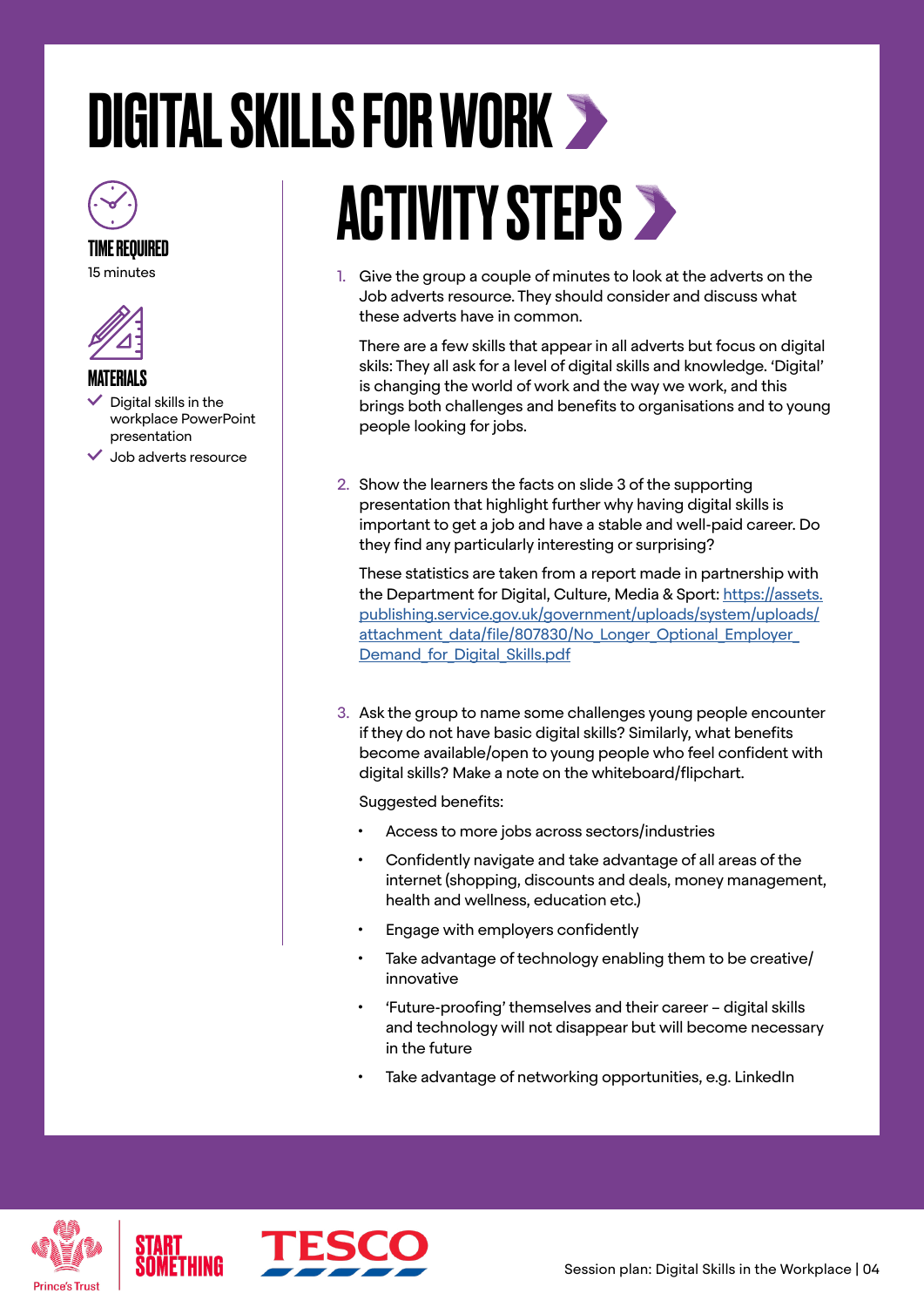Suggested challenges:

- They need a level of digital literacy to apply for jobs and to gain the experience in the workplace
- The recruitment process for most employers involves online applications. Not being digitally literate would exclude/restrict what they could apply for
- They need to invest in hardware to do anything online (laptop/computer/tablet/mobile device), including to apply confidently for job roles. This is expensive and the young person and their family may not have the funds to buy a device
- Finding free access to a computer is limited, although some libraries and job centres still provide this via a booking system. Internet cafes are more widespread, but costs will be incurred by the hour



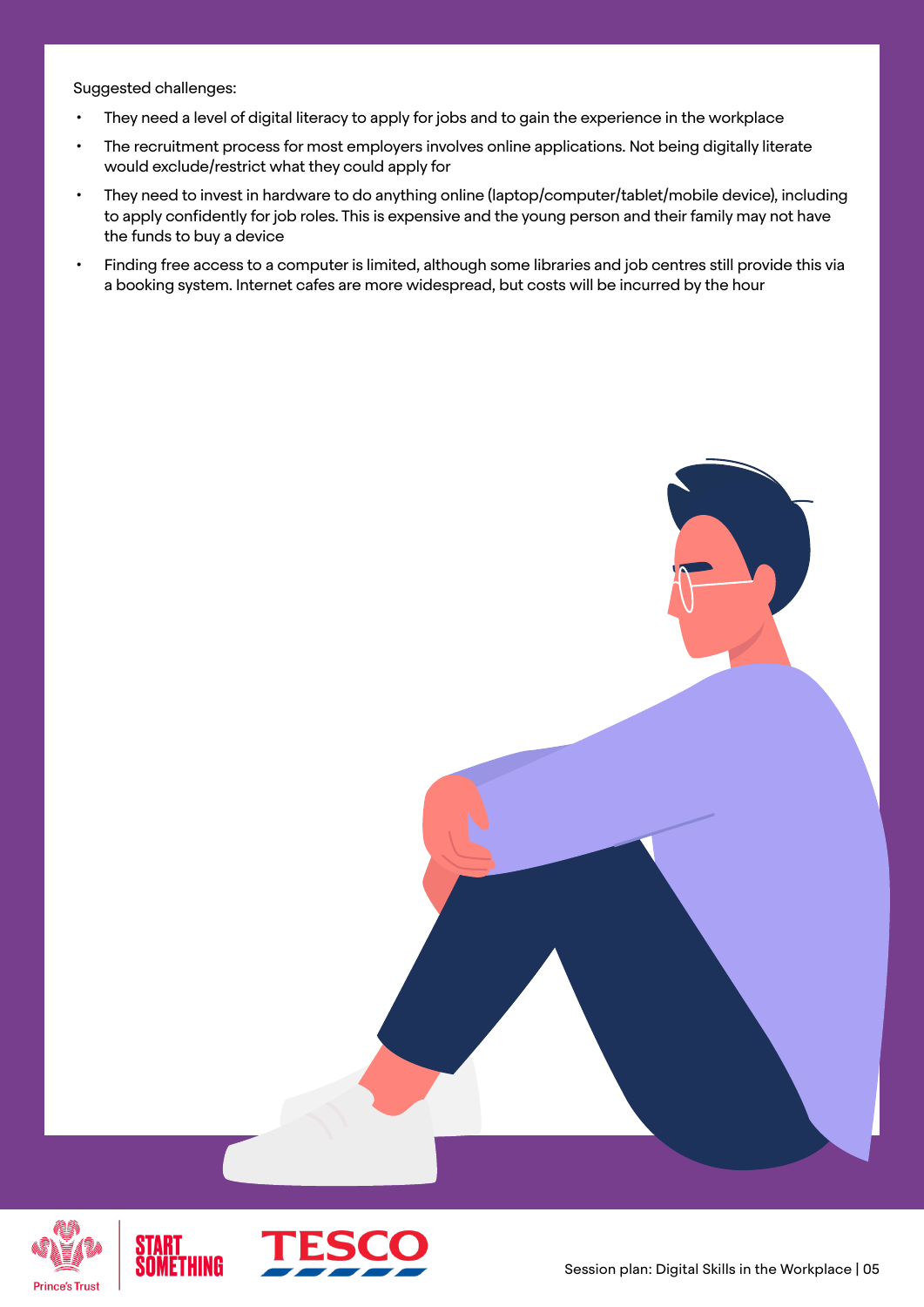## <span id="page-5-0"></span>DEVELOPING DIGITAL SKILLS



TIME REQUIRED 10 minutes





- Digital skills in the workplace PowerPoint presentation
- $\checkmark$  Virtual college worksheet (optional)

# ACTIVITY STEPS >

- 1. Explain that it is clear that in today's world, digital skills are essential. Ask the learners how they think people can develop their digital skills. Explain that one of the best ways to start is selflearning. Show them slide 4 of the supporting presentation that lists some websites that are free to use to develop digital skills.
- 2. Show the learners slides 5-8 which show the ways Tesco help their employees develop digital skills.
- 3. Tell the learners that you have already discussed why improving digital skills would be beneficial for individuals, as they are needed for everyday life and the job market. But why would employers spend time and money on their employees improving their digital skills? Encourage the learners to discuss their ideas in pairs and then feed back to the group. Slide 9 has some suggested answers.
- 4. Tell the group that whilst developing digital skills is important, the development of soft skills is just as, or even more important. Ask if anyone knows what soft skills are.

Suggested answer:

Soft skills, also known as common skills or core skills, such as creativity and professionalism, are skills that are desirable in all professions.

Encourage pairs to come up with at least 3 more soft skills. Compare their responses to the comprehensive list of desirable soft skills on slide 10.

5. Explain to the learners that soft skills are important because they create the foundation for being able to learn more technical skills, including digital skills, such as using particular software/ programmes.

For example, creativity or creative thinking will help when designing things at work using creative digital programmes like Photoshop, Illustrator or PowerPoint.



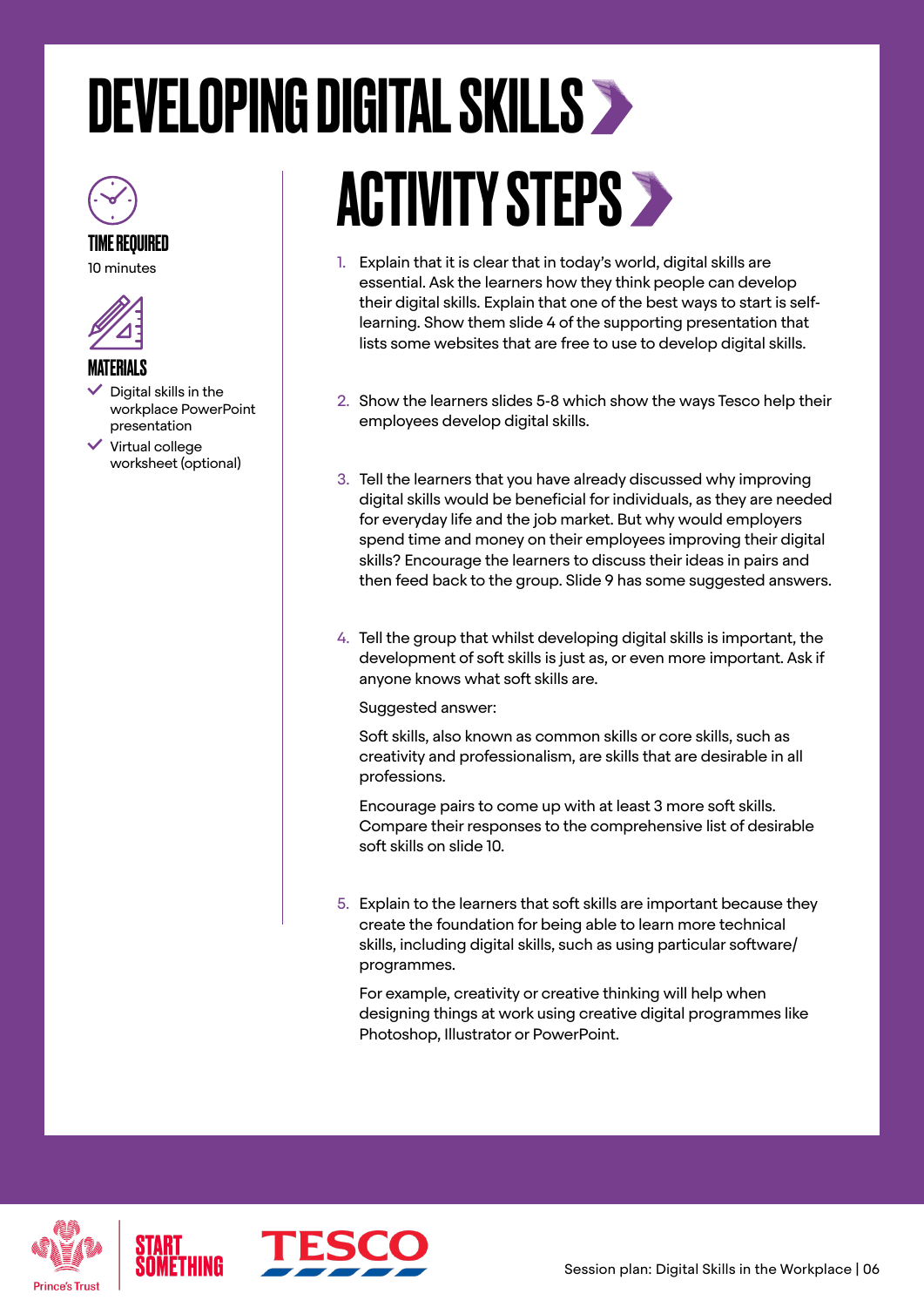#### OPTIONAL EXTENSION

The article below displays typical examples of the challenges that many organisations went through during the pandemic. Some who were lucky enough to have a digital presence survived whilst those with no online presence found it very difficult and may have folded.

Virtual College saw an increase in their learner numbers completing training, re-enforcing the message that keeping your skills up-to-date and current is vitally important for the workplace.

Ask the learners to read the following article [https://learningnews.com/news/virtual-college/2021/why](https://learningnews.com/news/virtual-college/2021/why-businesses-turned-to-digital-learning-to-get-them-through-pandemic-year  )[businesses-turned-to-digital-learning-to-get-them-through-pandemic-year](https://learningnews.com/news/virtual-college/2021/why-businesses-turned-to-digital-learning-to-get-them-through-pandemic-year  ) 

Encourage them to summarise the key points and use the Virtual college worksheet to pull out the information.

They can also look at Virtual College's website for more information: [https://www.virtual-college.co.uk/](https://www.virtual-college.co.uk/about/expertise ) [about/expertise](https://www.virtual-college.co.uk/about/expertise ) 





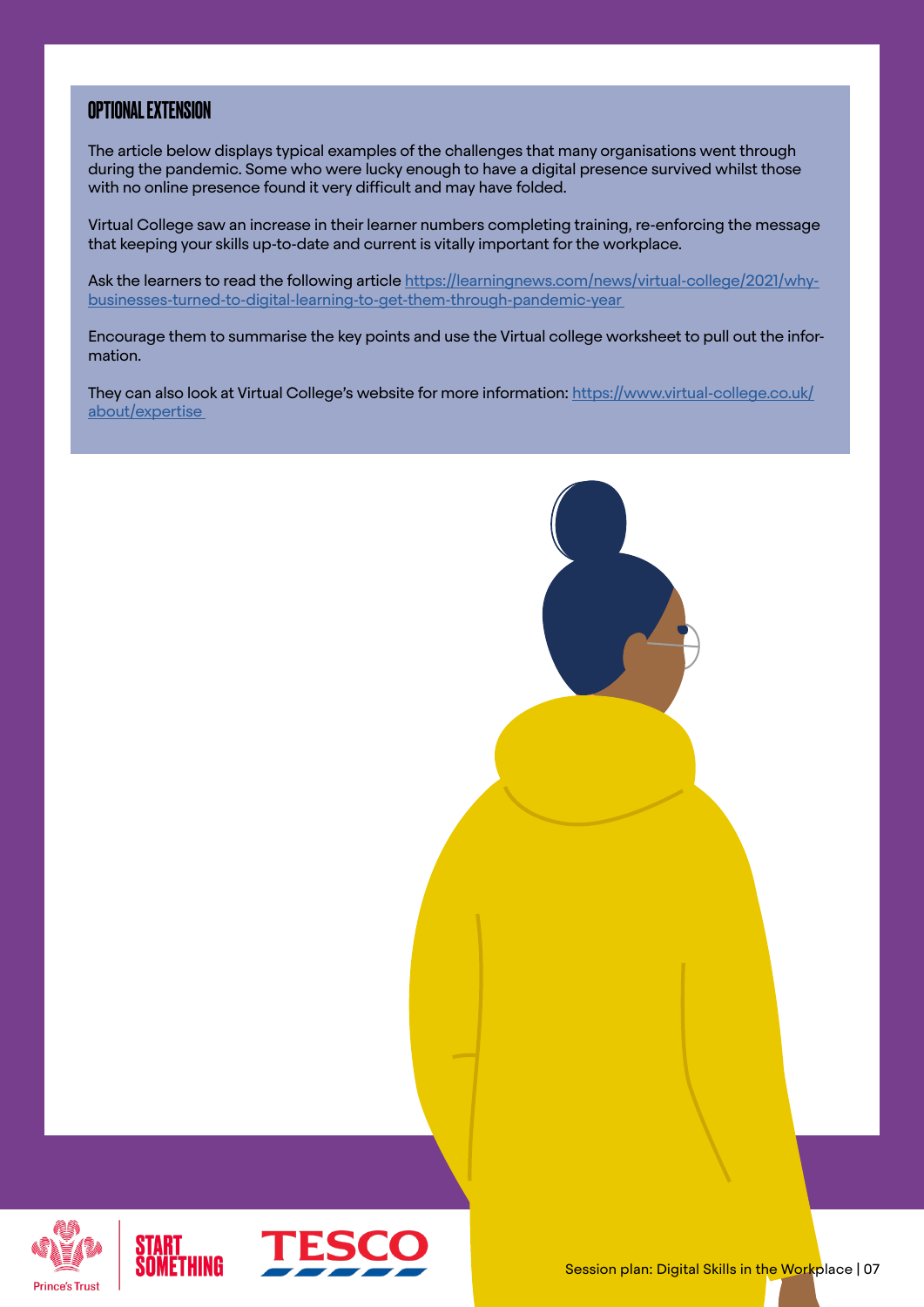### <span id="page-7-0"></span>A DAY IN THE LIFE...



### TIME REQUIRED

20-25 minutes



#### MATERIALS

- Profiles resource
- Digital skills in the workplace PowerPoint presentation

### ACTIVITY STEPS

1. Tell the learners that we automatically connect digital skills to jobs in the technology sector. However, the truth is that in today's world, most jobs need at least basic digital skills. For example, if you think of a Tesco customer assistant, you may think their skills are mainly soft skills, such as communication and teamwork.

However, all customer assistants need a basic knowledge of digital skills. Can the learners think of the different digital skills customer assistants may need? Encourage them to share their ideas. You could then explain that:

- The cashiers need to know how to use the till; the correct buttons to use and what to do with different forms of payment.
- The customer assistant needs to check the stock on the handheld PDA (personal digital assistant, a handheld device with a microchip used for storing and organising information), as well as using the mobile app to locate where products are located on the shop floor.
- The customer service representatives for online orders need to know how to communicate professionally with customers via email and online chat and look up and amend orders on the online system.
- 2. Divide the learners into pairs or small groups. Give each group one of the profiles from the Profiles resource, ensuring that different groups have different profiles. Ask them to consider and discuss the questions on slide 11 (also listed below).
- 3. Invite the groups to discuss the person whose profile they read with the rest of the learners. Discuss the questions on slide 11:
	- Does the person work in a typical digital job? What do they do?
	- What digital skills do they need for their job? Why?
	- What programmes/software do they need to use for their job?
	- How does the person maintain and develop their digital skills?



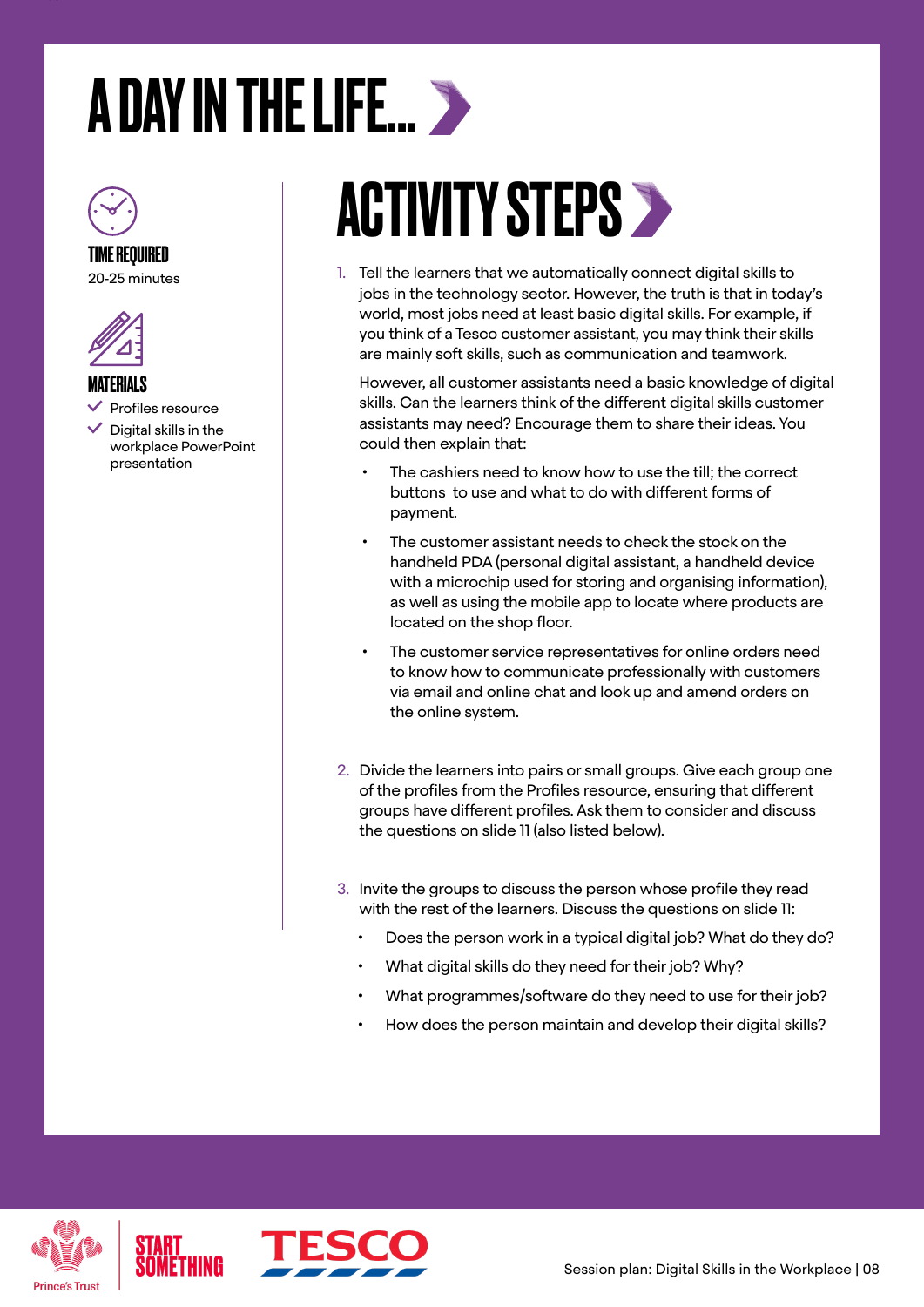- 4. As the groups looked at different profiles, it would be beneficial to have a discussion where the different people and jobs are compared. You could discuss:
	- Are there any digital skills or programmes that seem relevant or needed in all the jobs?
	- Are there any jobs where more specialist digital skills are needed?
	- Do the different people maintain and develop their digital skills in similar ways?
	- Do the different people have similar explanations for why digital skills are important?

#### OPTIONAL EXTENSION

You may want to develop this conversation further. Below are some extra discussion points you and your learners could take a look at:

- Many entry level jobs require digital skills. For example, in call centres, many different roles have specific communication systems that are very complex (like KANA) and they are far more advanced than simply using Outlook for emails. Similarly, using an office-based telephone network is a large level up from just using your mobile phone.
- The general perception is that some digital skills are only relevant for office jobs. This is not true digital skills are for all jobs, e.g. in the art world, you cannot be a designer, an artist, run a gallery, be a photographer or stylist, without a sound understanding of digital.
- Technology/digital careers can often be seen as a male-oriented career. However, this is not the case, Tesco supports the "Tech She Can" initiative. This initiative drives the application of females and, in particular young females, into the technology sector. Visit this website to read more: [https://](https://www.pwc.co.uk/who-we-are/women-in-technology/tech-she-can-charter.html) [www.pwc.co.uk/who-we-are/women-in-technology/tech-she-can-charter.html](https://www.pwc.co.uk/who-we-are/women-in-technology/tech-she-can-charter.html)





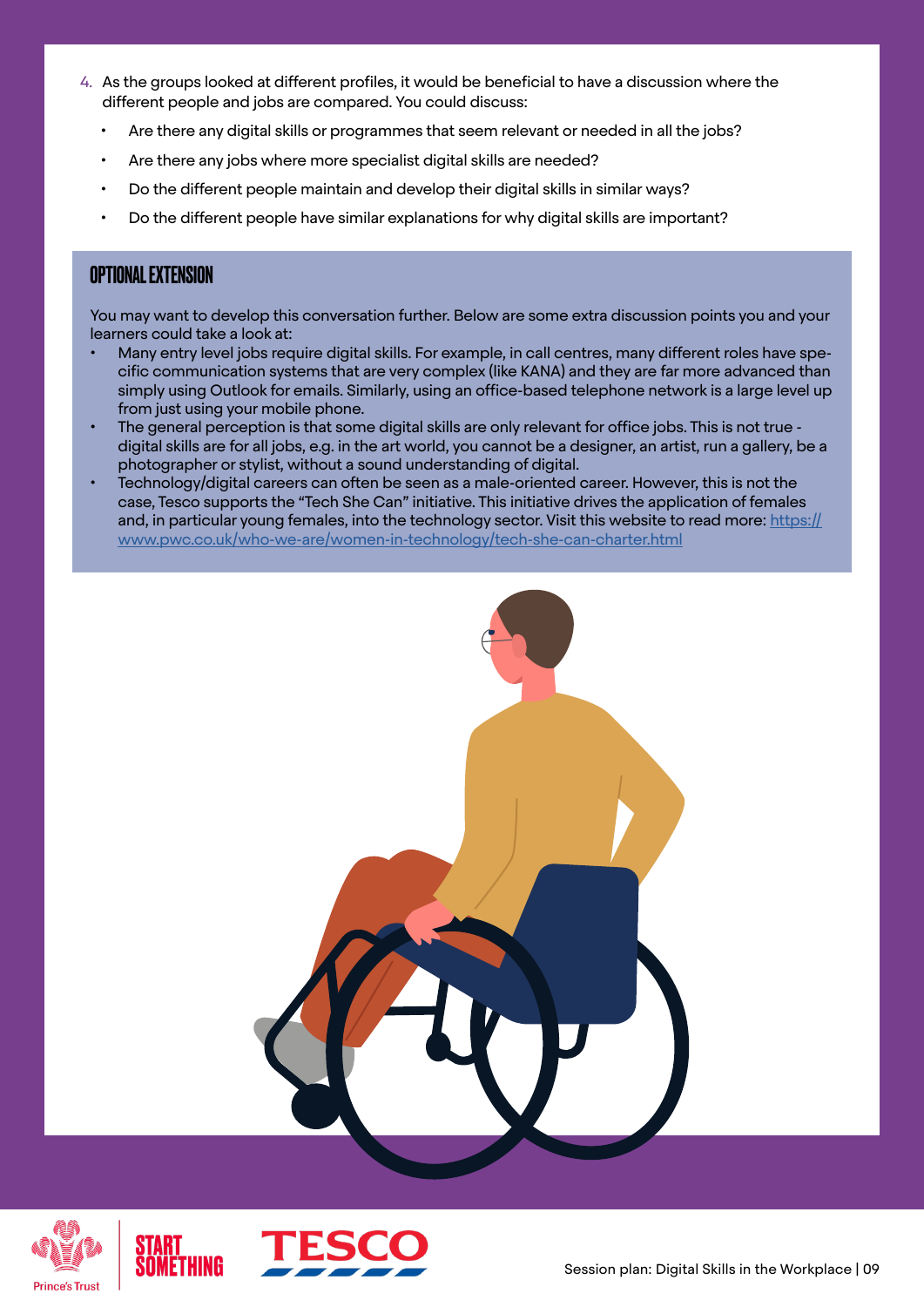### <span id="page-9-0"></span>**MY DIGITAL SELF >**



#### TIME REQUIRED Dependent



#### MATERIALS

 My digital self template  $\checkmark$  Computers with internet access

### **ACTIVITY STEPS >**

- 1. Ask the learners if any of the jobs they read about in the last activity sound like something they would be interested in doing in the future. Encourage them to explain why or why not.
- 2. Tell the learners that they will be researching a potential future career path. If possible, encourage the learners to use the internet to look up and select a job they find interesting. They may already have a sector, industry or job in mind or need to start from scratch.

Ask them to make a note of the digital skills, both basic and specialist they would need to do this job. The websites below may be useful as a starting point, but encourage them to be as ambitious as they want - is there a well known figure they would aspire to be like, e.g. Elon Musk? Get them to research them and the digital skills they have/use.

### USEFUL WEBSITES

- [https://targetjobs.co.uk/careers-advice/job-descriptions](https://targetjobs.co.uk/careers-advice/job-descriptions )
- [https://www.myworldofwork.co.uk/my-career-options/job](https://www.myworldofwork.co.uk/my-career-options/job-categories)[categories](https://www.myworldofwork.co.uk/my-career-options/job-categories)
- [https://www.thebalancecareers.com/different-types-of](https://www.thebalancecareers.com/different-types-of-jobs-a-z-list-2059643)[jobs-a-z-list-2059643](https://www.thebalancecareers.com/different-types-of-jobs-a-z-list-2059643)
- [https://www.reed.co.uk/](https://www.reed.co.uk/ )
- [https://uk.indeed.com/](https://uk.indeed.com/ )
- [https://linkedIn.com/jobs](https://linkedIn.com/jobs )
- 3. Hand out the My digital self template to each learner. Explain that they will be recording:
	- Their current interests and digital skills (including what devices they use, social media platforms etc.)
	- The job/career they're interested in



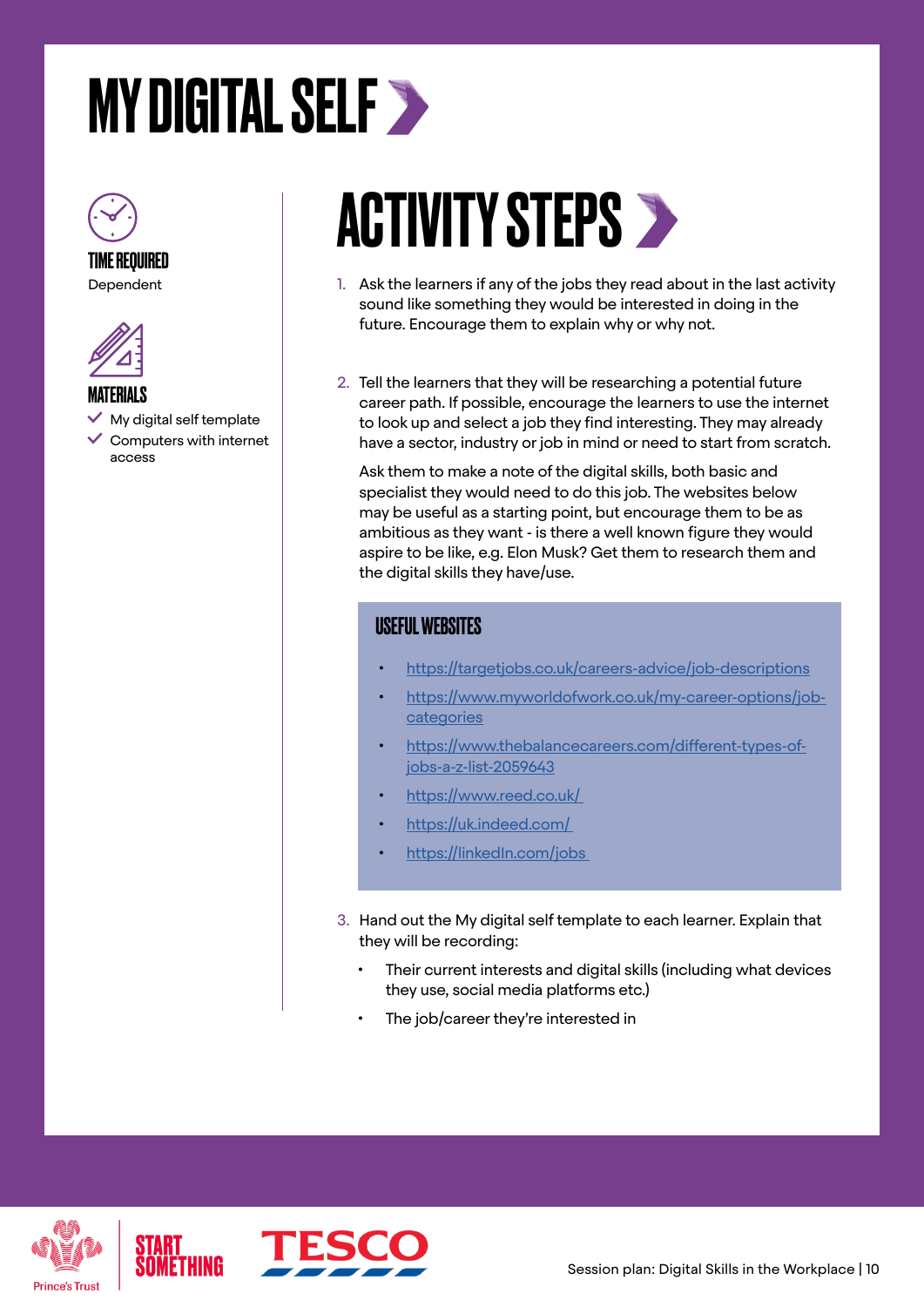- 2 examples of workplace tasks for that career and the digital skills that are needed for them
- Programmes/software they would need to use in that career
- Their digital skills that would need development for this career
- How they will develop these digital skills
- Why it is important to keep digital skills and knowledge up to date

#### ADVISER TIP

The My digital self template is optional for the learners to use. If the learners can think of more creative ways to present the information listed above, then encourage them to do so (especially if it would help them practise their digital skills). It could be in the form of a presentation, comic strip/graphic novel, interactive CV, journal, social media profile, etc.

4. Encourage the learners to share their profiles with the rest of the group:

- Are the learners identifying similar basic digital skills they need to develop?
- Did anyone mention any useful methods to develop/learn digital skills that others could also use?
- Are there any careers that people would like to find out more about?
- Did any of the learners present the information in a particularly creative way? Can others take inspiration from them?